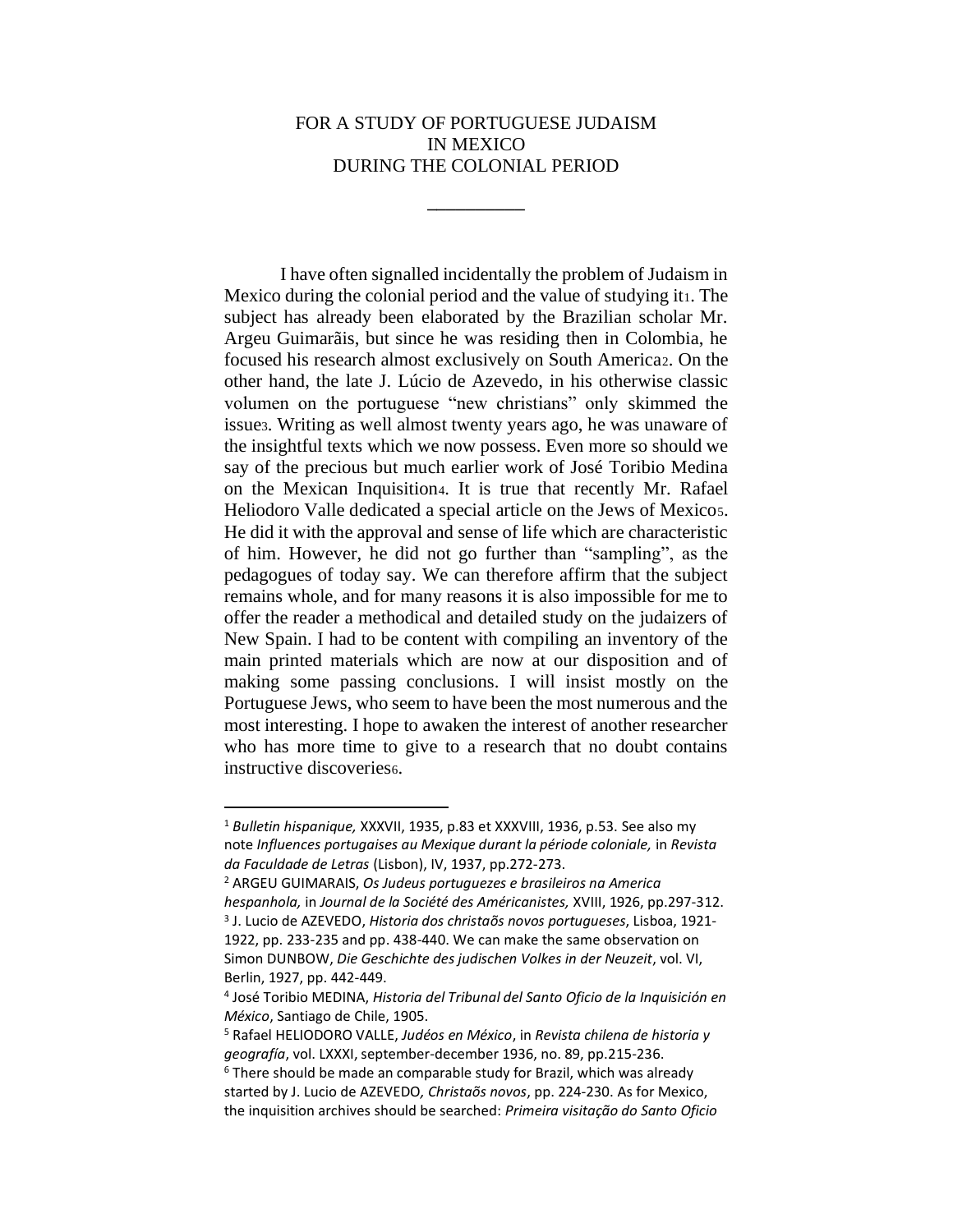✦✦✦

The printed sources which should be used for the study of Portuguese Judaism in Mexico are constituted mainly by the trials of the Holy Office. Except for a collection published in 1906 under the direction of Genaro Garcia7, these inquisitorial documents are known by us, either in part or in full, only recently.

Actually, the earliest publication of this kind of pieces dates only from 1932. It is the volume named *Los judíos en la Nueva España*, whose printing was overseen by Mr. Alfonso Toro8. It is of capital importance. But in spite of its title, it does not concern only on the judaizers, some texts relate to the Inquisition in general. On the subject that is of our interest we must mention:

- 1. A list of heretics and judaizers pursued by the Holy Office (p. 7-13). External dates: 1521-1599.
- 2. A series of pieces relative to the imposition of the *sambenitos* which span from 1574-1632 (p.15-82). We find mentions and even lists of Portuguese judaizers, with indications mentioning their place of birth: many are natives of Fundão and from S. Vicente da Beira. There is reason to note the following localities: Alvalade (Alvala), Braga, Castelo Branco, Covilhã (Cubillana), Escarigo, Freixo de Espada a Cinta, Guarda, Lamego, Lisbon, Mogadouro, Portimão, Porto, Sarzedas (Cercedas la Salceda ?), Selorico, Sertã, Tôrre de Moncorvo, Vilaflor, Vinhais, Viseu (Bisseo). It must be noted that many individuals described are as Portuguese, but were born in Spain, for example in Benavente, or the Carvajal family in San Martín de Trevejo in the current province of Cáceres9, or even in Seville, Moron or Teba10.

*as partes do Brasil, Denunciações da Bahia*, 1591-93, S. Paulo, 1925. *Id., Denunciações de Pernambuco 1593-95,* S. Paulo, 1929. *Id., Confissões da Bahia* 1591-92, Rio de Janeiro, 1935.

<sup>7</sup> Genaro GARCIA, *La Inquisición en México*, México 1906. See especially doc. V, pp. 84-110, relating to the *auto de fe* of December 8 1601. And doc. XV, pp.152-162, listing various judaizers condemned in 1647.

<sup>8</sup> *Los judíos en la Nueva España*, Selección de documentos del siglo XVI correspondientes al ramo de Inquisición. México, 1932, XXIX p.372 (Publicaciones del Archivo General de la Nación, XX).

 $9$  On the north-east of Hoyos. The text (p.60) places this locality in Portugal, but it must be by mistake.

 $10$  On the invasion of Spain by the Portuguese, see the document produced by J. Lucio de AZEVEDO, *Christãos novos*, pp. 462-463, and Albert GIRARD, in

*Annales d'histoire économique et sociale*, 1933, pp.572-574. Same situation in America (cf. *Revista de Historia*, Lisbon, XIII, 1924, pp.234-235).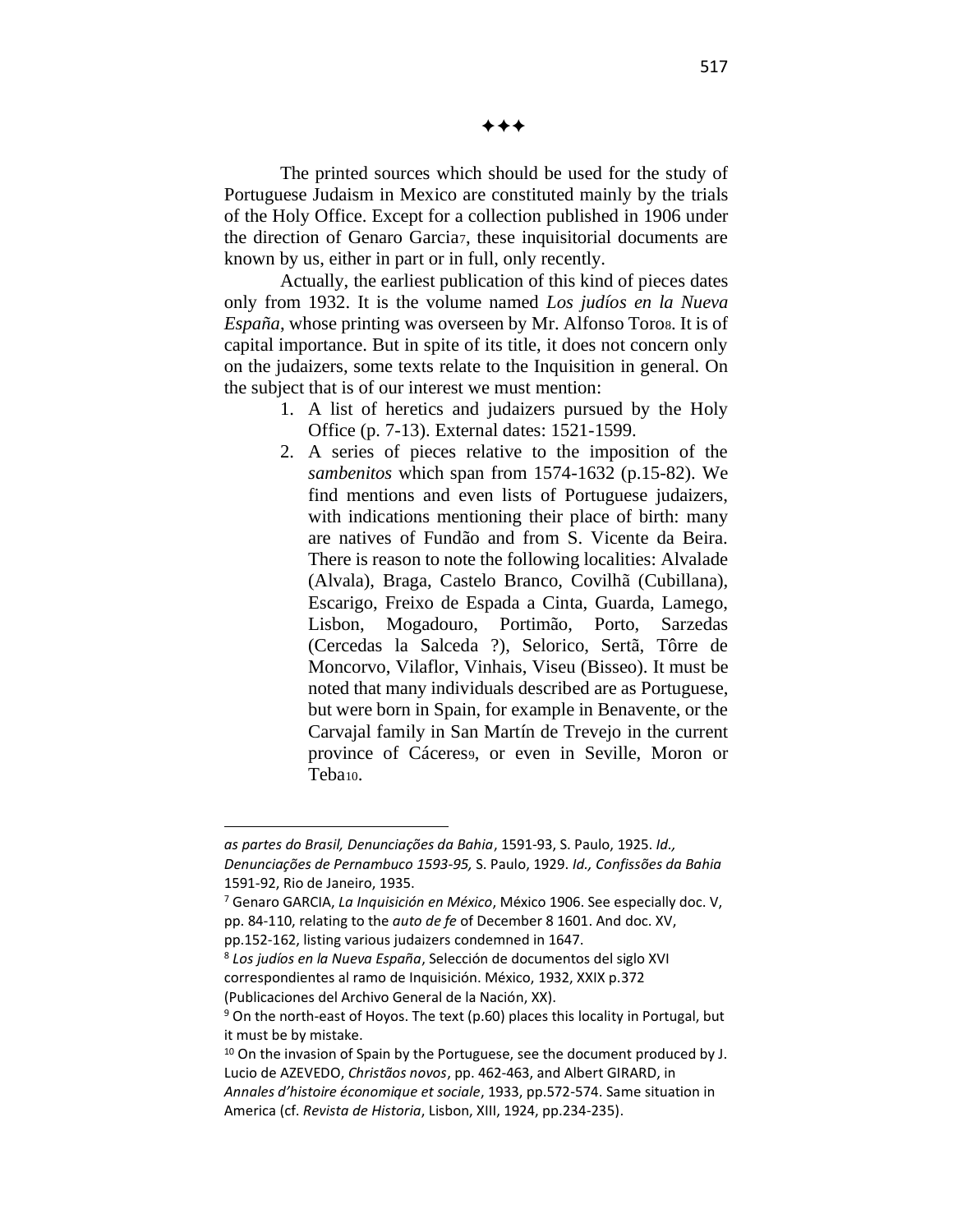- 3. An extract of the inquisitorial trial of the Portuguese Francisco Teixeira (Tejera), accused of blasphemy (p.189-194). Date: 1564. This Francisco Tejera, a natural of Ande<sup>11</sup> in Portugal, was in charge of overseeing the herds of a certain Lope de Sosa, who was himself possibly of Portuguese origin. He had left Algarve six years earlier, on a Portuguese ship bound for Las Palmas, where he embarked towards America on another Portuguese ship belonging to a certain Francisco de Lucena. It is not proven that he was Jewish.
- 4. A summary of the trial initiated against the judaizer Pedro Fernandes de Alvor, from Vila da Praia in the Azores (Graciosa) (p.195-197). Date: 1538.
- 5. A summary of the trial initiated against Francisco Millán, a New Christian from Utrera in Andalucía, son of a Portuguese man who had resided in Lisbon and made a business trip to Azemmour (p.199-203). Date : 1538 (cf. Robert RICARD, *Azemmour et Safi en Amérique*, in *Hespéris*, XVII, 1933, p. 92-95).
- 6. The complete text of the trial against initiated for judaizing practices against Luis de Carvajal "el Viejo", conqueror and governor of Nuevo Reino de León (p. 205-372). Date: 1598-1590. The accused was from Mogadouro, the family place of origin, but the Carvajal had moved posteriorly to Benavente in the kingdom of Léon. This trial, which confirms the existence in Mexico of an important colony of Portuguese Jews, shows that many of these had first left Portugal to go to Andalusia, particularly in Seville, and had gone on to America only after a more or less prolonged stay in southern Spain. Luis de Carvajal had part of his family in Mexico, the rest was either in Spain (Castille or Leon), or in Portugal or somewhere in the Portuguese empire. Carvajal had married in Seville a Portuguese woman native of Lisbon. He had himself lived in that city as well as spent thirteen years in the Cape Verde archipelago as an officer of the king of Portugal. His testimony indicates that the people of Mogadouro were in constant relation with Sahagun, Benavente and Salamanca12.

 $11$  I was unable to identify this toponym. We can presume a reading error from Arade. But this word is not the name of a locality and designates the river Portimão.

<sup>12</sup> The Mexican magazine *Investigaciones históricas* (vol. I, no.1, October 1938, p.90) announced an upcoming book being prepared by the north-american historian J. LLOYD MECHAM on Luis de Carvajal "el Viejo".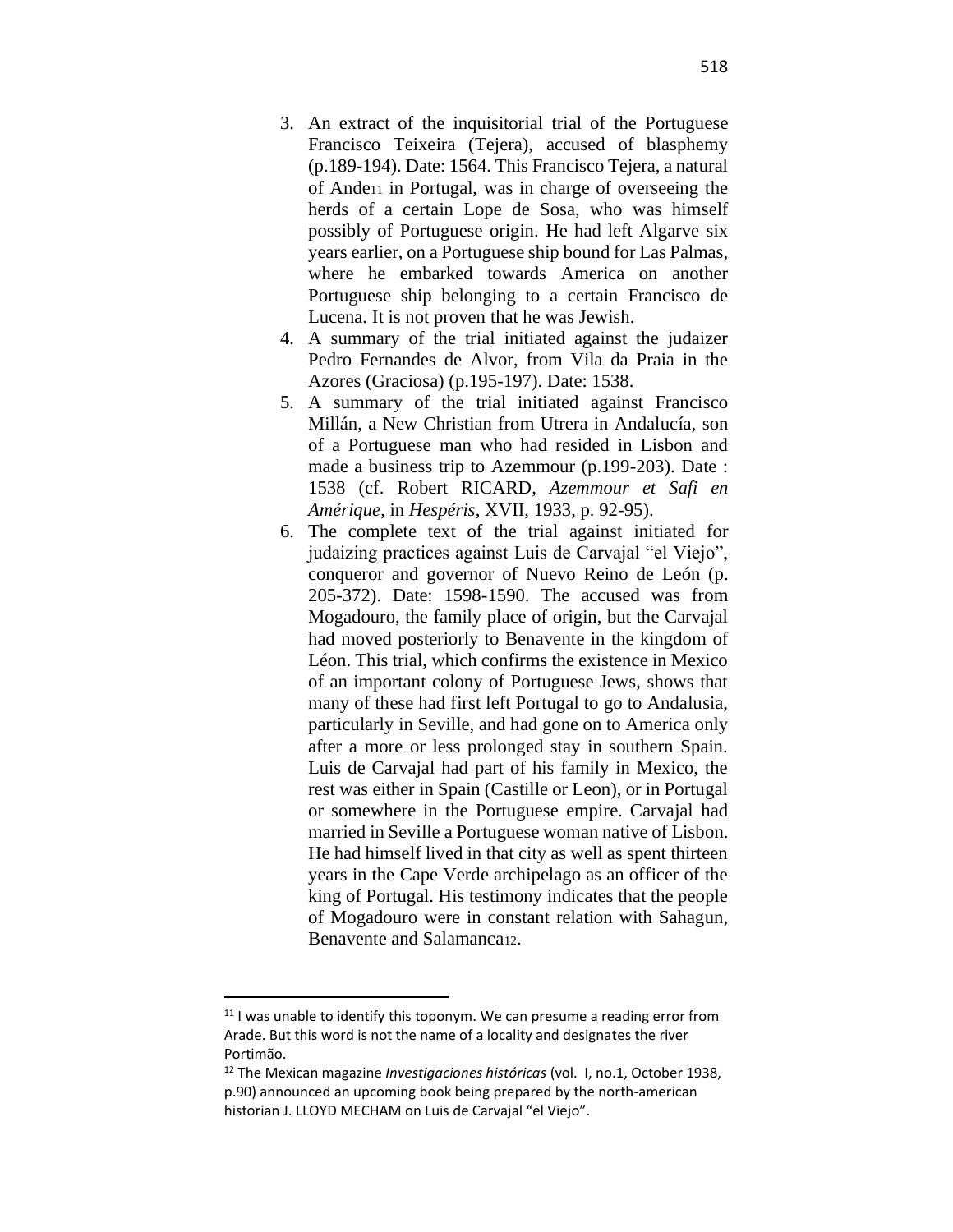The extensive trial of Luis de Carvajal "el mozo", nephew of the governor, forms a natural complement to the preceding one13. It is important to specify that there are exactly two trials, one from 1589-1590, the other from 1595-1596, because the young man being accused of judaizing activities, practically refused to give in and was pursued a second time as relapsed. The first trial ended with a relatively mild condemnation, and the second resulted in the execution of the accused. A nephew of the conqueror of Nuevo Leon, he was born in Benavente to Portuguese parents: but they had come to establish themselves in Medina del Campo when he was only eleven years old. In his second trial he denounced a certain number of Portuguese which we find generally on the lists published in the book by Mr. Alfonso Toro. To the places of origin that we find mentioned here we must add S. João da Pesqueira, to the east of Lamego, and Santa Comba Dão. Furthermore, the lists and the second trial of the young Carvajal allow us to get an idea of the professions practiced by the Portuguese Jews. The merchants dominate, big traders or small peddlers, trading between México and the mining centers such as Sultepec (east of México), Pachuca, Taxco, Tlalpujahua (east of Michoacan), and Zacatecas. A passage specifies that Sebastião Rodrigues traded products originating from Castille and China. We note however two doctors, the uncle and nephew Manuel and Antonio de Morales, and a few artisans: three *plateros* (silversmiths), two soap makers, two tailors, one shoemaker, and one cutler. We are not surprised to find that all these Portuguese judaizers are hardly settled in one place. They travel constantly to go about their business or to flee persecutions and find a safer residence: one merchant left for Macao, another we do not know if he went back to Spain or if he went to Salonica. Two brothers of the accused managed to find refuge, one of them, Baltasar, in Italy, the other, Miguel, in Salonica where he became a great rabbi and a famous doctor. However, we do not see clearly in which measure the knowledge of Hebrew had survived in these circles, which yet harbored a fervent religious passion. But in many among them the use of Portuguese had remained parallel to Castilian. The second trial contains a few phrases in Portuguese14, we find also a sort of hymn in verse and a translation, also in verse,

<sup>13</sup> *Procesos de Luis de Carvajal (el mozo)*, México, 1935, XII, p. 537 (Publicaciones del Archivo General de la Nación, XXVIII).

<sup>14</sup> *Nahó sabe o senhor mentir* (p. 324); *quem ora fora tu rapariga* (p. 331); *naon afurtase ele* (p. 365); and the following passge: "…le contó un cuento quel el

dicho Hernando Cardoso le había contado, diciéndole que cuando era pequeño en Portogal, le había llamado un muchacho de judío, y yéndose él a quejar a su abuela, le dijo en portugués: *aboa aque le mechamou judeu* (= avoa, aquele me chamou judeu), y la abuela le respondió: *fillo ante Deus te o confirme*, que quiere decir: Dios te lo confirme en el cielo" (pp. 404-406).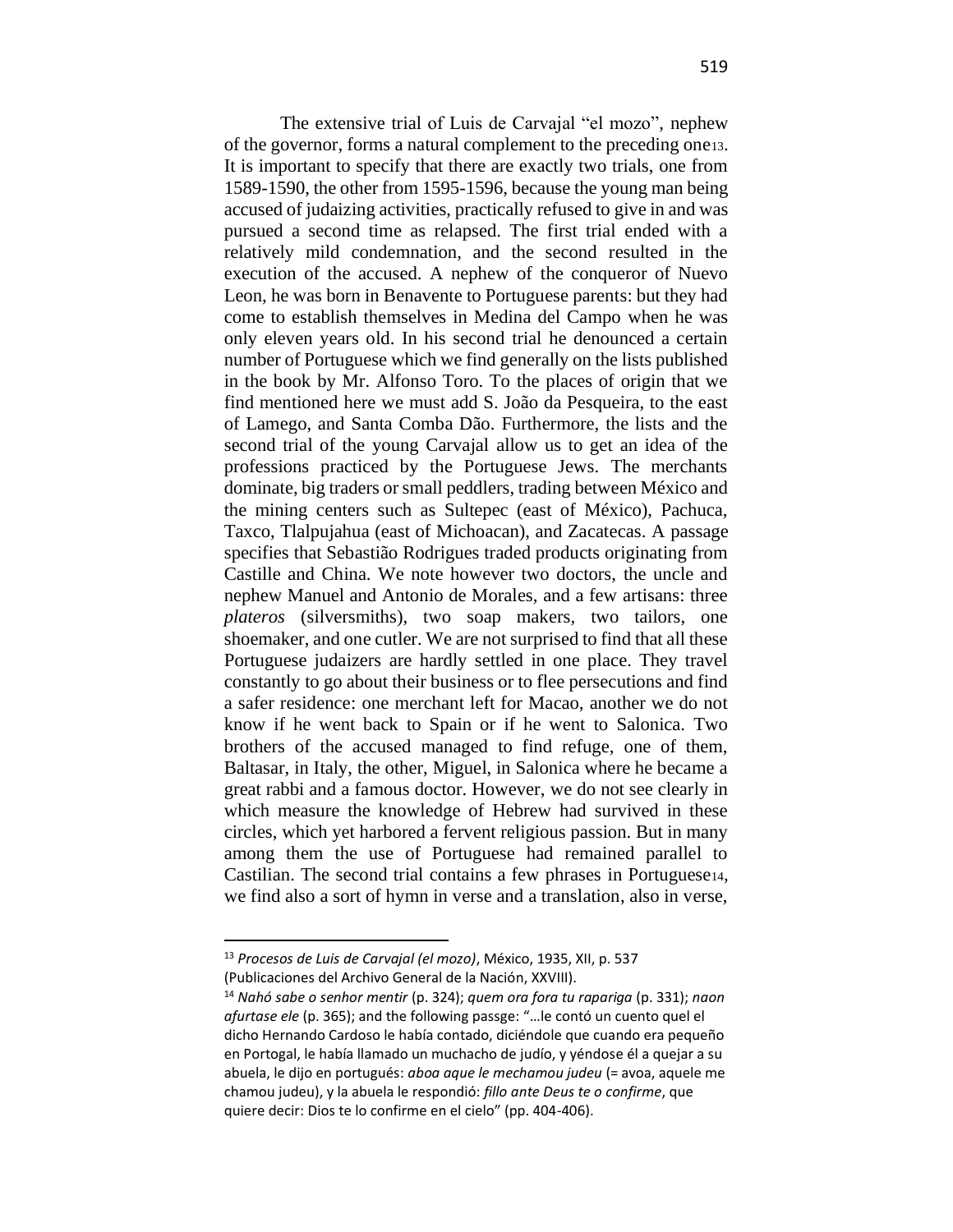of the Decalogue, written in a mix of Castilian and Portuguese which would probably be of interest to the specialists (p. 200-202). The volume ends with the text of the *Memorias* and the letters written by Luis de Carvajal, both in Castilian, and at the very end, by a paper written in a mixed language, where Portuguese predominates, but who seems to defy any satisfying interpretation in the way it is presented15.

The trial of the judaizer Tomás Treviño de Sobremonte <sup>16</sup> is not without parallels to that of the young Carvajal. It is also a double trial (1624-1625 and 1642-1649), because the accused also relapsed and was accused a second time as relapsed. Was Treviño a Portuguese? The trial presents him as such. However, he denies it: he was born in Medina de Río Seco, close to Valladolid, his father lived there already, and his grandparents were settled in Castille. Maybe he had Portuguese ancestry like the Carvajal from Benavente and so many others. His brother in law was named Francisco López Blandón, where it may be possible to see the Hispanicization of the very Portuguese name of Brandão. Treviño had settled in Oaxaca, then in México itself. He had a brother in Peru. It seems that he was a powerful businessman. It appears from certain passages in his trial that there was a small colony of Portuguese merchants, probably Jewish, in Veracruz and another in Guadalajara.

I will mention only for the record, the brief trial of Juana Tinoco (1640-1646) from which we learn little information17. The name seems Portuguese. But she was born in México, and the archives do not mention where here parents were from.

As a whole, the reading of these inquisitorial documents gives the impression of a true outbreak of Portuguese judaizers. It is not surprising then that a Mexican Dominican, with an apostolic soul, Friar Hernando de Ojea, mainly known as the author of a chronicle pertaining to his Order, had become worried about such a state of things. And it seemed serious enough to get him to publish in 1602, with Cristóbal Laso Vaca at Medina del Campo, an apologetic work destined for the conversion of Mexican Jews titled *La venida de Christo y su vida y milagros, en que se concuerdan los dos Testamentos divinos, Viejo y Nuevo*. This curious book is hard to find today, but Pérez Pastor has given a precise description in his

<sup>15</sup> The life of Luis de Carvajal « el mozo » has been told by Mr. Pablo MARTINEZ DEL RIO, following the inquisitorial trials, in a volume titled *Alumbrado*, México, Porrúa, 1937, XIV, p. 197.

<sup>16</sup> *Causa criminal contra Tomás Treviño de Sobremonte, por judaizante*, 1625, in *Boletín del Archivo General de la Nación* (México), vol. VI, 1935, pp. 99-148. 305-308, 420-464, 578-620, 757-777, vol. VII, 1936, pp. 88-142, 256-272, 402- 436, 596-599. Vol. VIII, 1937, pp. 1-172.

<sup>17</sup> *Acusación contra doña Juana Tinoco por hereje, judaizante, apóstata, impenitente, etc.* (1640'1646). In *Boletín del Archivo General de la Nación,* vol. VIII, 1937, pp. 224-232.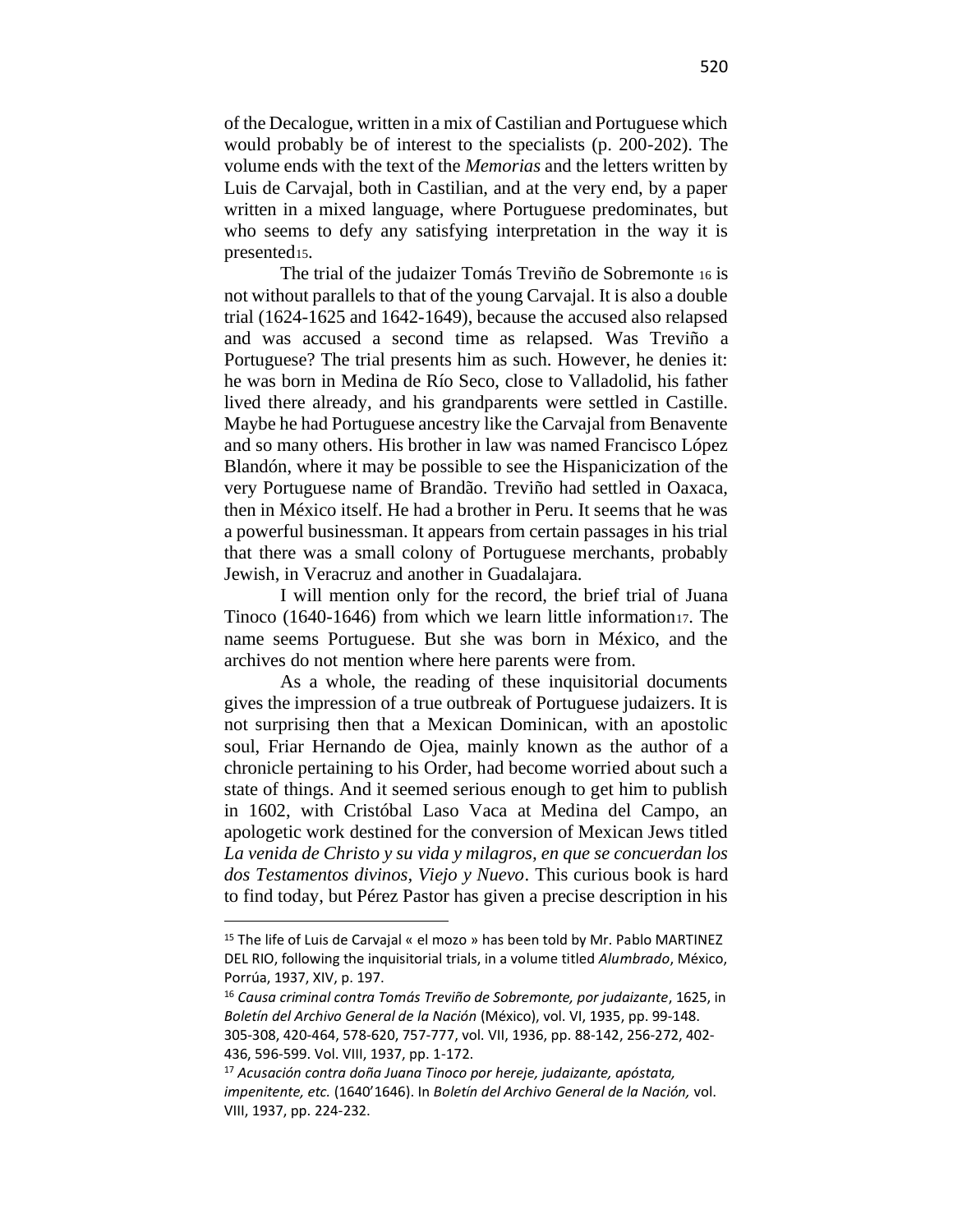work on the printing press at Medina18. Father Ojea reminds the readers in the *Prólogo al lector*, then again in the sixth book, about the great number of judaizers in México and their discovery in 1594 by the Holy Office19. That is no doubt an allusion to the trials that ended in the famous *auto de fe* of 1596.

The inquisitorial trials also show that the Portuguese judaizers were dispersed across all of New Spain, and that they travelled elsewhere constantly for their business. We have seen that they were found in Veracruz, in Taxco, in Pachuca, in Guadalajara, in Oaxaca as well as México. However, a particularly notable centre seems to have been established in the north-east of the country around the governor Carvajal "el Viejo", in the current states of Coahuila and Nuevo Leon. We find there another Portuguese, this one it seems was an authentic Christian, Gaspar Castaño de Sosa20. Without a doubt, in a recent publication, the existence of a serious Jewish influence in the region was not admitted  $21$ . It is certain that contemporaries exaggerated when they saw this region inhabited by Jews practicing their religion openly. It is certain also that we exaggerate when we attribute an Israelite ancestry to all inhabitants of Monterrey. But the fact that there was around Carvajal an important nucleus of "new Christians" seems to be unquestioned 22.

The documents which I have tried to give a general overview not only provide an instructive information on the activities of the judaizers in México, they inform us also on the diaspora of Spanish and Portuguese Jews across the world and especially on the hidden life of Judaism in the Peninsula: the trial of Treviño, for example, is full of curious indications on the judaizers in the region of Valladolid. We remark on that note that other than a few exceptions, the Portuguese judaizers mentioned in the inquisition lists or in the trials of the young Carvajal, can be distributed by their origins in two big groups: one group corresponds to the north of Portugal with Braga, Freixo de Espada a Cinta, Lamego, Mogadouro, Porto, Tôrre de Moncorvo, Vilaflor, Vinhais; and a group corresponding to the centre with Castelo Branco, Covilhã, Escarigo, Fundão, Guarda, S. Vicente da Beira, Sarzedas, Selorico, Sertã, Viseu. Besides there is not a real solution to the continuity between both groups: Guarda is not so far from Traz-os-Montes and joins Lamego by Selorico and

<sup>18</sup> Cristóbal PÉREZ PASTOR, *La imprenta en Medina del Campo*, Madrid, 1895, no. 252, pp. 322-324.

<sup>19</sup> For more details, I wish to point to my article *Fray Hernando de Ojea*, *apóstol de los judíos mexicanos*, in *Abside* (México), august 1937, pp. 21-28.

<sup>&</sup>lt;sup>20</sup> On Gaspar Castaño de Sosa (Castanho de Sousa), cf. Vito ALESSIO ROBLES, *Francisco de Urdiñola y el Norte de la Nueva España*, México, 1931, pp. 95-124. N. 4, pp. 158-168 and p. 277.

<sup>21</sup> Santiago Roel, *Nuevo León, Apuntes históricos*, I, Monterrey, 1938, p. 24, n. 1. <sup>22</sup> Cf. Vito ALESSIO ROBLES, *Saltillo en la historia y en la leyenda*, México, 1936, pp. 105-120, and *Bosquejos históricos*, México, 1938, pp. 95-107.